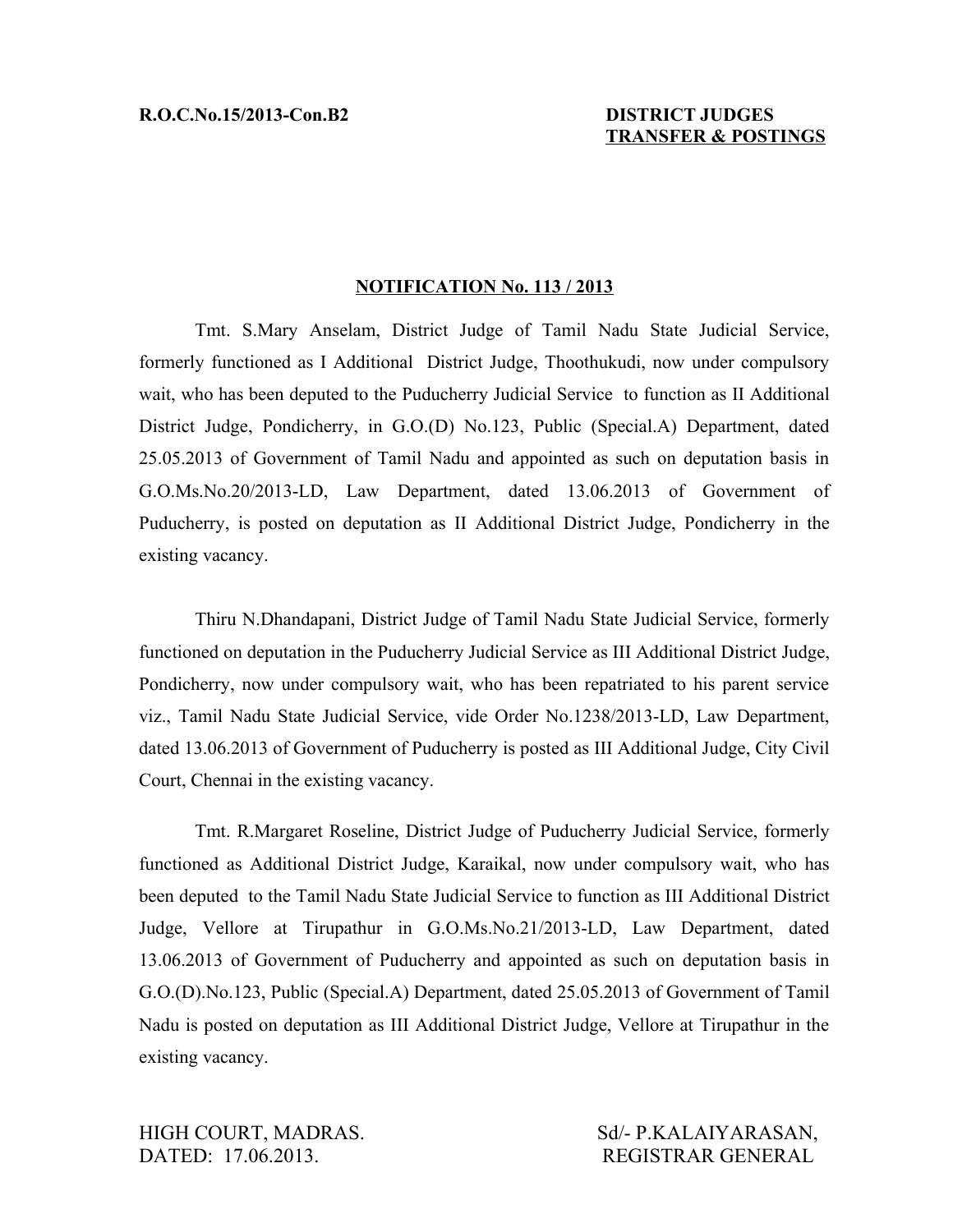## **R.O.C.No.16/2013-Con.B2 SENIOR CIVIL JUDGES TRANSFER & POSTINGS**

## **NOTIFICATION No. 114 / 2013**

Tmt. S.Malarvizhi, Senior Civil Judge of Tamil Nadu State Judicial Service, formerly functioned as XVIII Assistant Judge, City Civil Court, Chennai, now under compulsory wait, who has been deputed to the Puducherry Judicial Service to function as Special Officer, Judicial Department, Union Territory of Puducherry, Pondicherry, in G.O.(D) No.348, Home (Court-I) Department, dated 29.05.2013 of Government of Tamil Nadu and appointed as such on deputation basis in G.O.Ms.No.22/2013-LD, Law Department, dated 13.06.2013 of Government of Puducherry, is posted on deputation as Special Officer, Judicial Department, Union Territory of Puducherry, Pondicherry vice Thiru V.Rajasekaran, repatriated.

Thiru V.Rajasekaran, Senior Civil Judge of Tamil Nadu State Judicial Service, functioning on deputation in the Puducherry Judicial Service as Special Officer, Judicial Department, Union Territory of Puducherry, Pondicherry, who has been repatriated to his parent service viz., Tamil Nadu State Judicial Service, vide Order No.1237/1/2013-LD, Law Department, dated 13.06.2013 of Government of Puducherry is posted as Special Judge No.I, Jayamkondam in the existing vacancy.

Thiru N.Thirunavukkarasu, Senior Civil Judge of Tamil Nadu State Judicial Service, formerly functioned as Principal Sub Judge, Tindivanam, now under compulsory wait, who has been deputed to the Puducherry Judicial Service to function as Sub Judge, Mahe, in G.O.(D) No.348, Home (Court-I) Department, dated 29.05.2013 of Government of Tamil Nadu and appointed as such on deputation basis in G.O.Ms.No.23/2013-LD, Law Department, dated 13.06.2013 of Government of Puducherry, is posted on deputation as Sub Judge, Mahe vice Thiru V.Lakshmanan, repatriated.

Thiru V.Lakshmanan, Senior Civil Judge of Tamil Nadu State Judicial Service, functioning on deputation in the Puducherry Judicial Service as Sub Judge, Mahe, who has been repatriated to his parent service viz., Tamil Nadu State Judicial Service, vide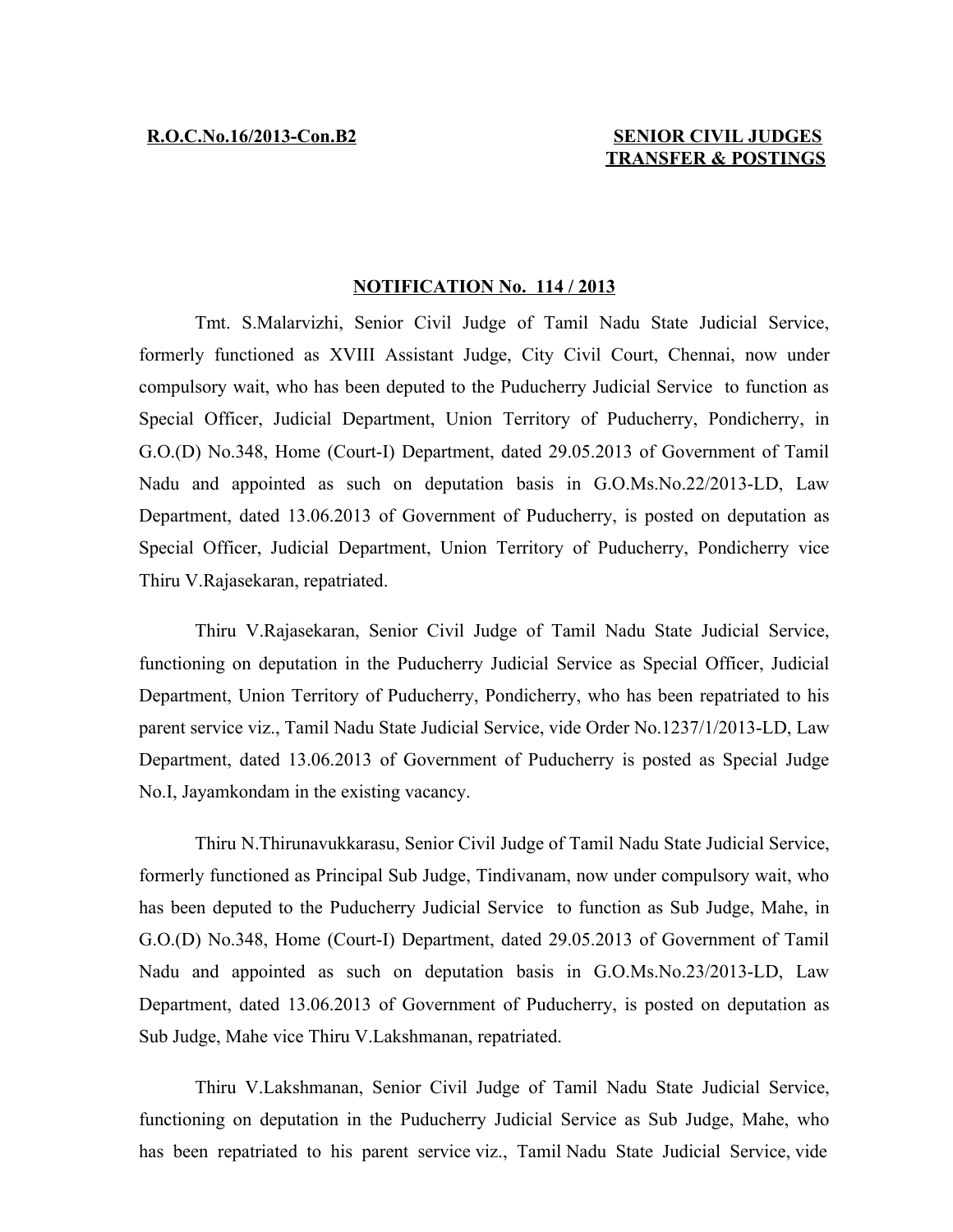Order No.1237/2/2013-LD, Law Department, dated 13.06.2013 of Government of Puducherry is posted as Sub Judge, Panruti in the existing vacancy.

HIGH COURT, MADRAS. Sd/- P.KALAIYARASAN, DATED: 17.06.2013. Sd/- P.KALAIYARASAN, REGISTRAR GENERAL

REGISTRAR GENERAL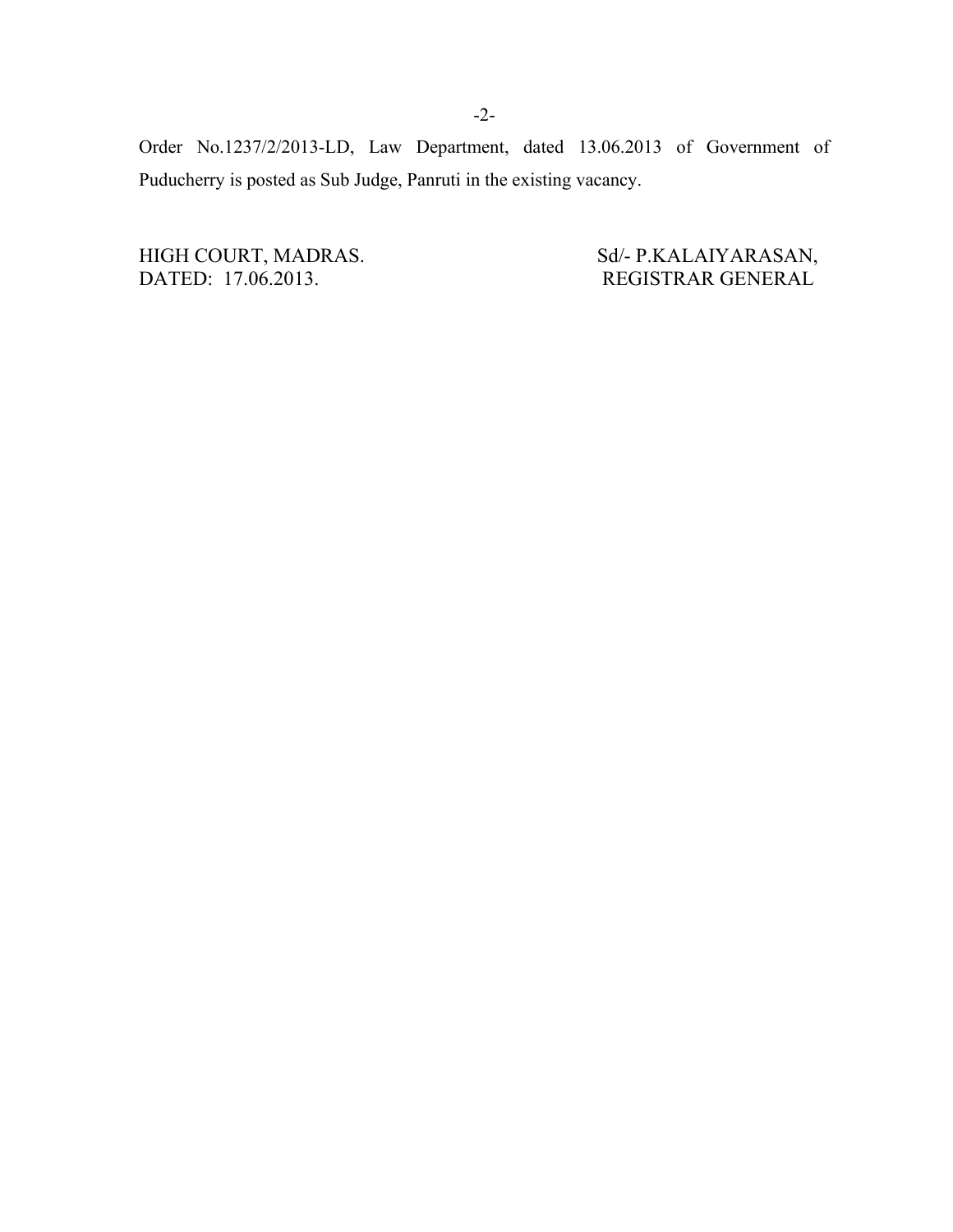## **NOTIFICATION No. 115 / 2013**

Thiru N.S.Srivathsan, Civil Judge of Tamil Nadu State Judicial Service, formerly functioned as V Metropolitan Magistrate, Egmore, Chennai, now under compulsory wait, who has been deputed to the Puducherry Judicial Service to function as Principal District Munsif, Pondicherry, in G.O.(D) No.348, Home (Court-I) Department, dated 29.05.2013 of Government of Tamil Nadu and appointed as such on deputation basis in G.O.Ms.No.24/2013-LD, Law Department, dated 13.06.2013 of Government of Puducherry, is posted on deputation as Principal District Munsif, Pondicherry vice Tmt. G.M.Vasanthi, repatriated.

Tmt. G.M.Vasanthi, Civil Judge of Tamil Nadu State Judicial Service, functioning on deputation in the Puducherry Judicial Service as Principal District Musif, Pondicherry, who has been repatriated to his parent service viz., Tamil Nadu State Judicial Service, vide Order No.1239/1/2013-LD, Law Department, dated 13.06.2013 of Government of Puducherry is posted as District Munsif, Perambalur in the existing vacancy.

Thiru A.Ramesh, Civil Judge of Tamil Nadu State Judicial Service, formerly functioned as Special Metropolitan Magistrate No.I, Special Court for Exclusive trial of Land Grabbing Cases, Chennai, now under compulsory wait, who has been deputed to the Puducherry Judicial Service to function as I Additional District Munsif, Pondicherry, in G.O.(D) No.348, Home (Court-I) Department, dated 29.05.2013 of Government of Tamil Nadu and appointed as such on deputation basis in G.O.Ms.No.25/2013-LD, Law Department, dated 13.06.2013 of Government of Puducherry, is posted on deputation as I Additional District Munsif, Pondicherry vice Thiru G.Sundararajan, repatriated.

Thiru G.Sundararajan, Civil Judge of Tamil Nadu State Judicial Service, functioning on deputation in the Puducherry Judicial Service as I Additional District Munsif, Pondicherry, who has been repatriated to his parent service viz., Tamil Nadu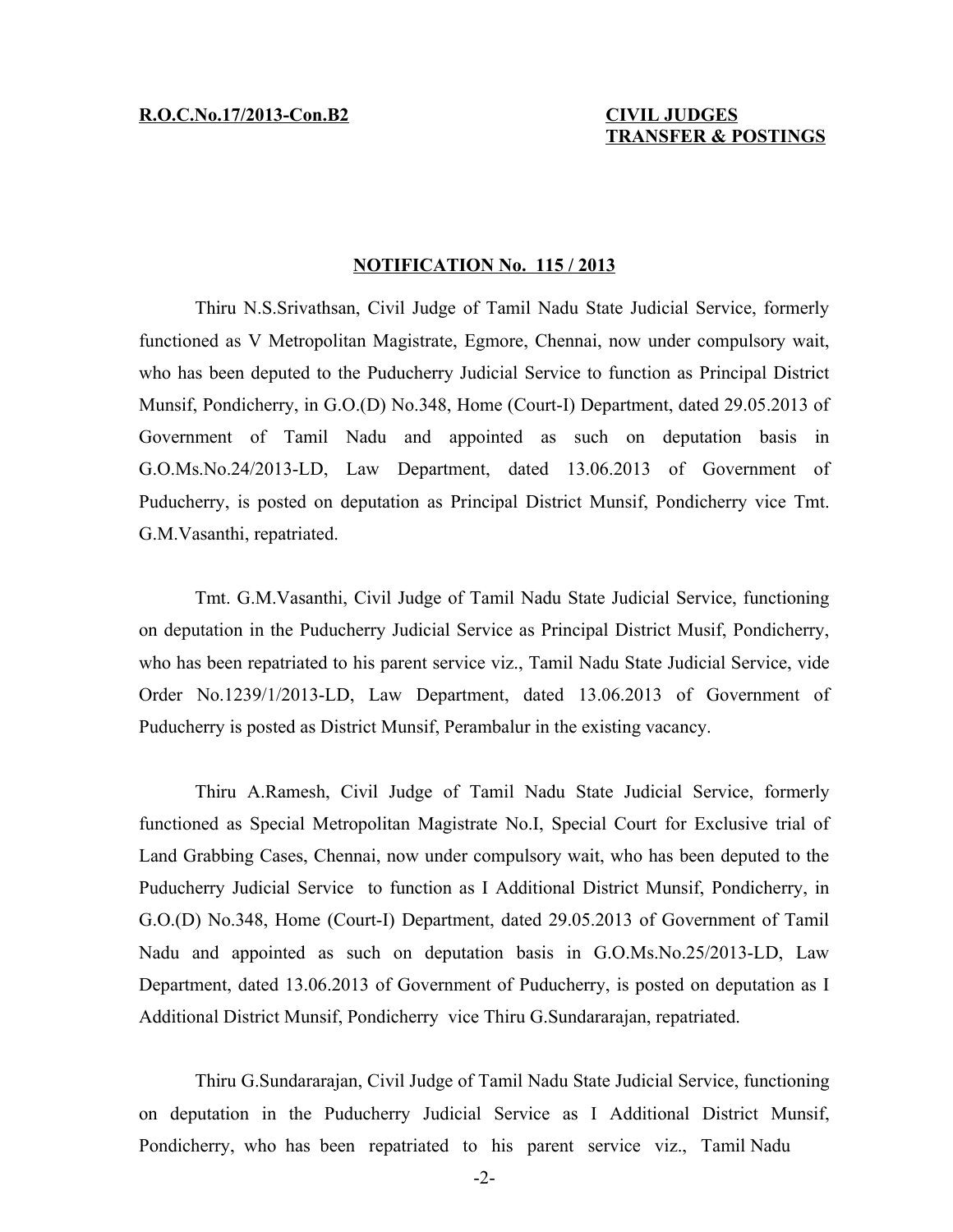State Judicial Service, vide Order No.1239/2/2013-LD, Law Department, dated 13.06.2013 of Government of Puducherry is posted as Judicial Magistrate No.II, Mannargudi in the existing vacancy.

Thiru S.Prakash, Civil Judge of Tamil Nadu State Judicial Service, functioniong as Judicial Magistrate No.IV, Thirupathur, who has been deputed to the Puducherry Judicial Service to function as III Additional District Munsif, Pondicherry, in G.O.(D) No.348, Home (Court-I) Department, dated 29.05.2013 of Government of Tamil Nadu and appointed as such on deputation basis in G.O.Ms.No.28/2013-LD, Law Department, dated 13.06.2013 of Government of Puducherry, is posted on deputation as III Additional District Munsif, Pondicherry vice Thiru M.Jaisankar, repatriated.

Thiru M.Jaisankar, Civil Judge of Tamil Nadu State Judicial Service, functioning on deputation in the Puducherry Judicial Service as III Additional District Munsif, Pondicherry, who has been repatriated to his parent service viz., Tamil Nadu State Judicial Service, vide Order No.1239/5/2013-LD, Law Department, dated 13.06.2013 of Government of Puducherry is posted as District Munsif-cum-Judicial Magistrate, Uthiramerur in the existing vacancy.

Thiru S.Ezhil Velavan, Civil Judge of Tamil Nadu State Judicial Service, formerly functioned as Judicial Magistrate, Thuraiyur, now under compulsory wait, who has been deputed to the Puducherry Judicial Service to function as Judicial Magistrate No.I, Pondicherry, in G.O.(D) No.348, Home (Court-I) Department, dated 29.05.2013 of Government of Tamil Nadu and appointed as such on deputation basis in G.O.Ms.No.26/2013-LD, Law Department, dated 13.06.2013 of Government of Puducherry, is posted on deputation as Judicial Magistrate No.I, Pondicherry vice Thiru V.Damodaran, repatriated.

Thiru V.Damodaran, Civil Judge of Tamil Nadu State Judicial Service, functioning on deputation in the Puducherry Judicial Service as Judicial Magistrate No.I, Pondicherry, who has been repatriated to his parent service viz., Tamil Nadu State Judicial Service, vide Order No.1239/3/2013-LD, Law Department, dated 13.06.2013 of Government of Puducherry is posted as District Munsif-cum-Judicial Magistrate, Uthankarai in the existing vacancy.